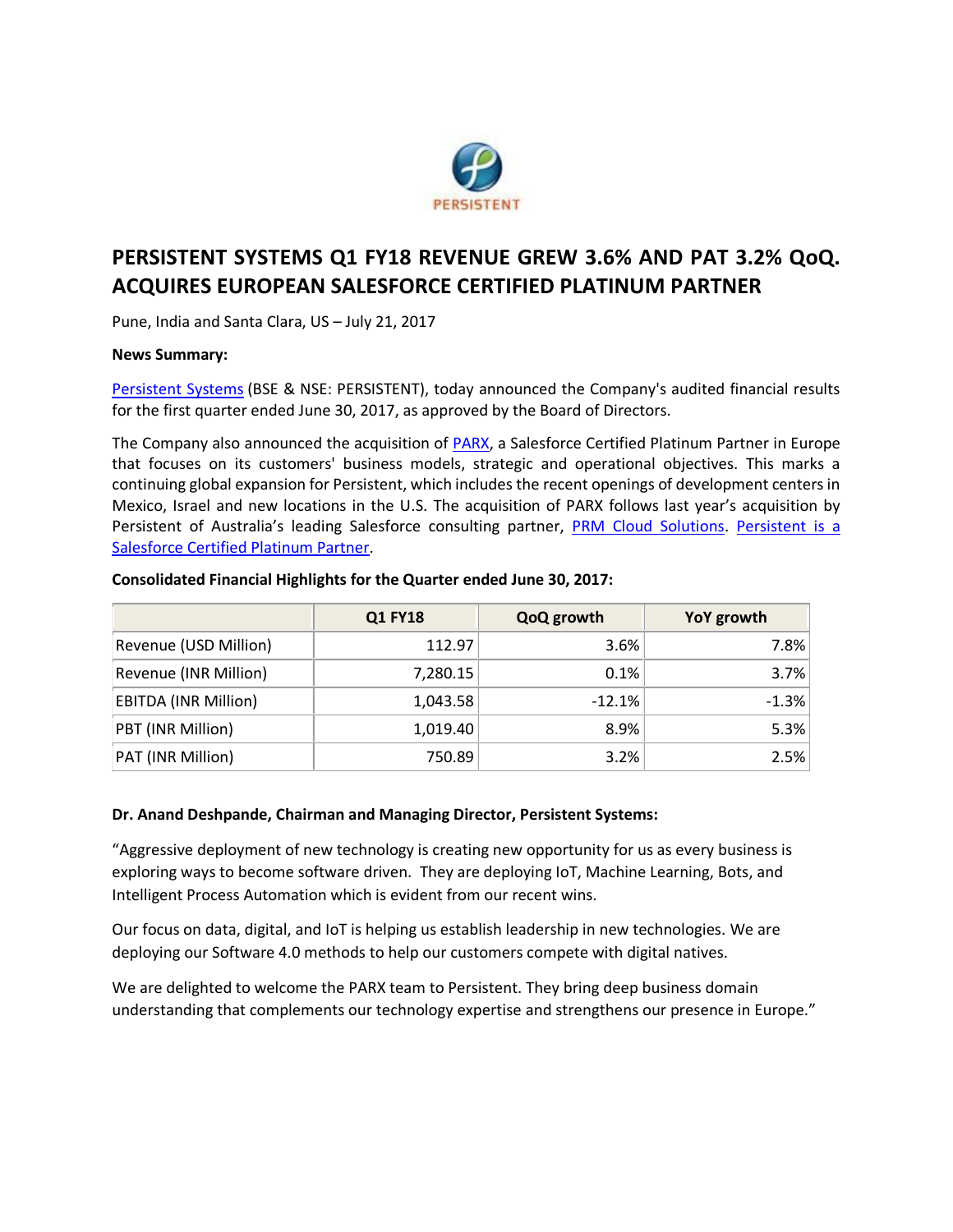## **Key Wins during the Quarter:**

Adoption of IoT & new technologies

- Building a robotic concierge using IBM Watson to engage customers in real estate showrooms for a Malaysian property developer
- Leveraging artificial intelligence and machine learning to develop a global regulatory science and policy (GRSP) intelligence application based on IBM Watson that will respond to inquiries using a chatbot service for a pharma company
- Leveraging cognitive computing and machine learning to improve efficiency of the trade operations group for a large global bank
- Global deployment and configuration of IBM Watson IoT tools for a global automotive supplier
- Developing an IoT based automation solution using Concert IoT platform from Accelerite for a US based lighting and electric company

Business programs based on data and digital

- Agreement with Madhya Pradesh Vidhan Sabha (The Legislative Assembly of the State of Madhya Pradesh) to transform the state legislature proceedings through a multi-lingual digital platform for content discovery and integrated analytics
- Implementing an API based integration with global financial institutions for a US based business and financial software company
- Developing a digital platform to transform customer experience and legacy processes of a US based technology provider of electronic payment transactions
- Building a patient engagement application based on Salesforce for a Fortune 500 healthcare company
- Building digital workflows to improve multi-department sales and service using Salesforce for a large US based home furnishing company
- Building a digital solution to transform the experience for front line retail store associates and call center representatives for a large US based wireless telecommunications network

# **Business Highlights and Awards:**

- Acquires [PARX,](http://www.parx.com/en-us) a Salesforce Certified Platinum Partner in Europe
- Rebranded Aepona Software Lanka to Persistent Systems Lanka and established Center of Excellence for IoT and advanced technologies
- Recognized by the Association for Talent Development in the [2017 BEST Awards](https://www.td.org/ATD-Best/Winners) for demonstrating enterprise-wide success through talent development
- Awarded for the 'Most Innovative Solution in APAC on Watson' at the IBM Analytics sales academy meet in Bangkok